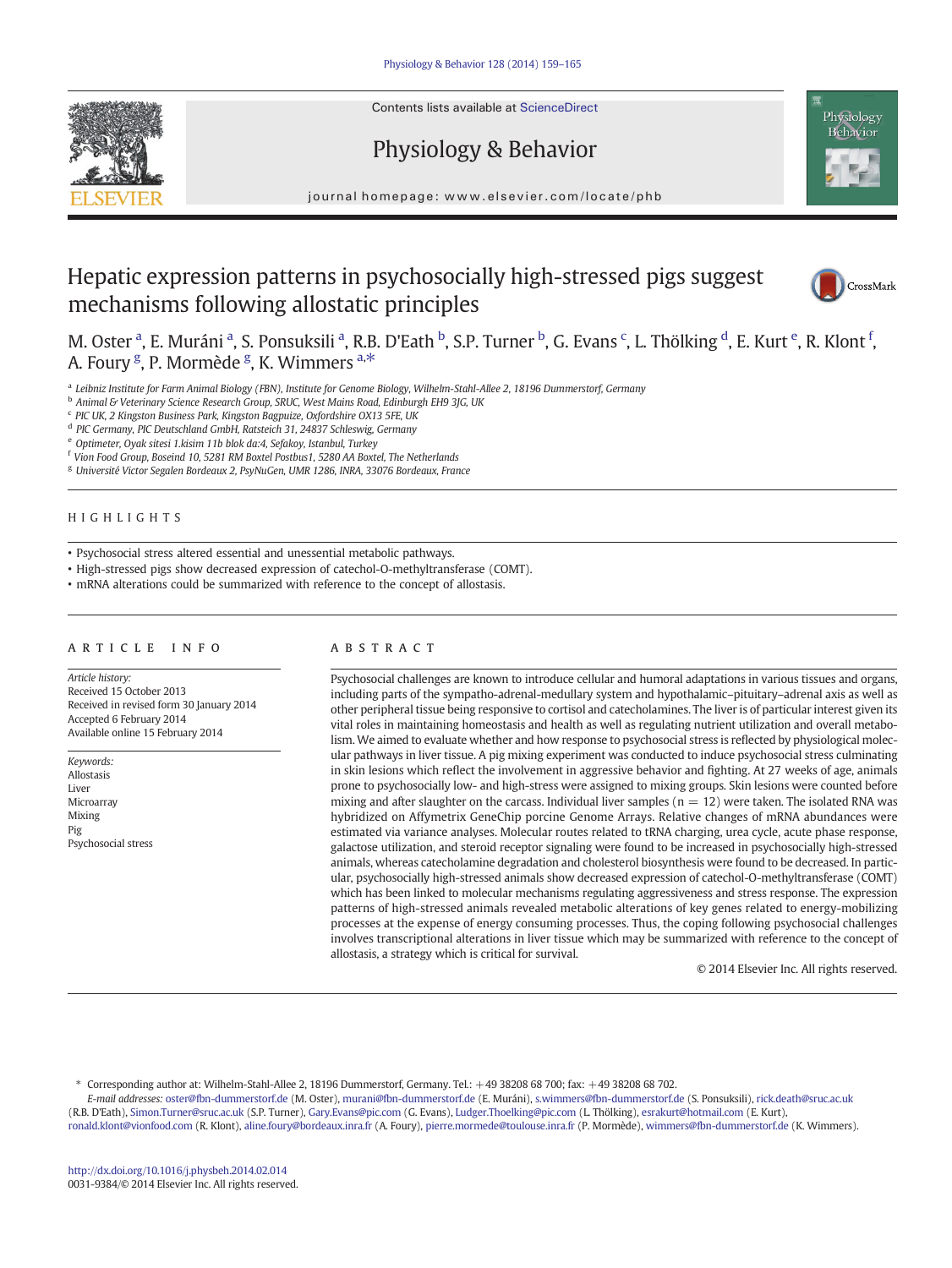# <span id="page-1-0"></span>1. Introduction

In pigs, the mixing of unfamiliar animals is considered to cause psychosocial stress [\[1,2\],](#page-6-0) thereby negatively affecting animal welfare [\[3,4\].](#page-6-0) It has been reported, that pigs exposed to unfamiliar conspecifics alter their neuroendocrine system [5–[7\]](#page-6-0) which may culminate in fighting and aggressive behavior [\[8,9\]](#page-6-0) resulting in injuries as indicated by the 'skin lesion score' [\[10,11\].](#page-6-0) Hence, multiple effects on production traits, endocrine system and metabolism have been stated. We have previously reported that psychosocial stress induced by mixing unfamiliar animals was indicated by a higher number of carcass skin lesions and higher levels of plasma cortisol at slaughter [\[2\]](#page-6-0). Furthermore, gene expression patterns of the adrenal stress response in these pigs were analyzed, revealing altered mRNA abundances for transcripts associated with biosynthesis of steroids, cell growth and cell death [\[12\].](#page-6-0) It has been suggested that immune alterations following psychosocial stress are part of evolutionary conserved mechanisms to face potential injuries (e.g. skin lesions) [\[13\]](#page-6-0). Consistently, gene expression of porcine peripheral blood mononuclear cells (PBMC) showed adjusted immunological pathways in psychosocially high-stressed females [\[14\].](#page-6-0)

Experimental designs inducing psychosocial stress indicate that mammals exhibit a broad spectrum of adaptive mechanisms on both the cellular and humoral levels. Hence, different tissues and organs have to interact extensively in order to cope with environmental challenges. That can also be described as the concept of allostasis [\[15\]](#page-6-0) reflecting 'the ability to achieve stability through change', a strategy which is critical for survival [\[16\].](#page-6-0) Therefore, to adapt to a stressful challenge, a variety of parameters must be orchestrated in different body components, including transcriptional alterations in metabolically active tissues such as in the liver.

To evaluate whether differences in the response to stress introduced by mixing are reflected by physiological molecular pathways that contribute to homoeostasis or allostasis we investigated hepatic gene expression in psychosocially high- and low-stressed pigs.

#### 2. Materials and methods

#### 2.1. Animals, balanced mixing, sample collection

A pig mixing experiment was performed when high and low levels of psychosocial stress were induced as described by D'Eath et al. [\[2\].](#page-6-0) In brief, the progeny ( $n = 271$ ) derived from a crossbreed including Landrace, Large White, Duroc (sows) and Pietrain (boars) were mixed at approximately 10 weeks of age (Fig. 1: MIXING 1). The pigs were assigned to new weight-balanced single-sex groups of eight or ten animals. Immediately before and at 24 h after mixing, skin lesions were counted, dividing the body into front (head, neck, shoulder, and front legs), middle (flanks and back) and rear (rump, hind legs, and tail) sections [\[10\].](#page-6-0) The skin lesion score reflects the involvement in aggressive behavior and fighting [\[10,11\]](#page-6-0) and was used to distinguish the examined animals as either prone to high-aggression (high skin lesion score) or lowaggression (low skin lesion score). For each mixing group the cut-off criterion for the total lesion score was individually calculated. Thereby, the distribution of skin lesion scores in each group was estimated. Half of the pigs were designated as high aggressiveness (those with front lesions above average) and the remaining half was designated as low aggressiveness (those with front lesions below average), respectively. The first mixing revealed an increased skin lesion score (mean  $\pm$  SEM) in H animals than in L animals (140.2  $\pm$  69.5 vs. 86.5  $\pm$  30.2, respectively). Pigs remained in the established rearing groups until they reached slaughter weight at approximately 27 weeks of age. Here, the pigs were assigned to mixing groups based on their aggressiveness (Fig. 1: MIXING 2), as they were loaded onto a vehicle for a 270 km transport to the abattoir. In detail, single-sex groups were built by mixing four pigs from one rearing group and four pigs from another rearing group. Thus, H pigs were mixed with H pigs resulting in a HH batch, H pigs were mixed with L pigs resulting in a HL batch, or L pigs were mixed with L pigs resulting in a LL batch. Skin lesions were counted before mixing and after slaughter on the carcass, thereby the skin lesion score was calculated ([Table 1\)](#page-2-0). In all these batches animals with high and low lesion scores were observed. Apparently, high and low levels



Fig. 1. Experimental design used to analyze transcriptional responses due to different levels of psychosocial stress. The origin and composition of the profiled sampling groups are shown regarding their parental genetics, classified and induced aggressive behavior, and resulted stress levels. LR - Landrace; LW - Large White; D - Duroc; P - Pietrain; H - high lesion score; L — low lesion score; HS — high-stressed; LS — low-stressed.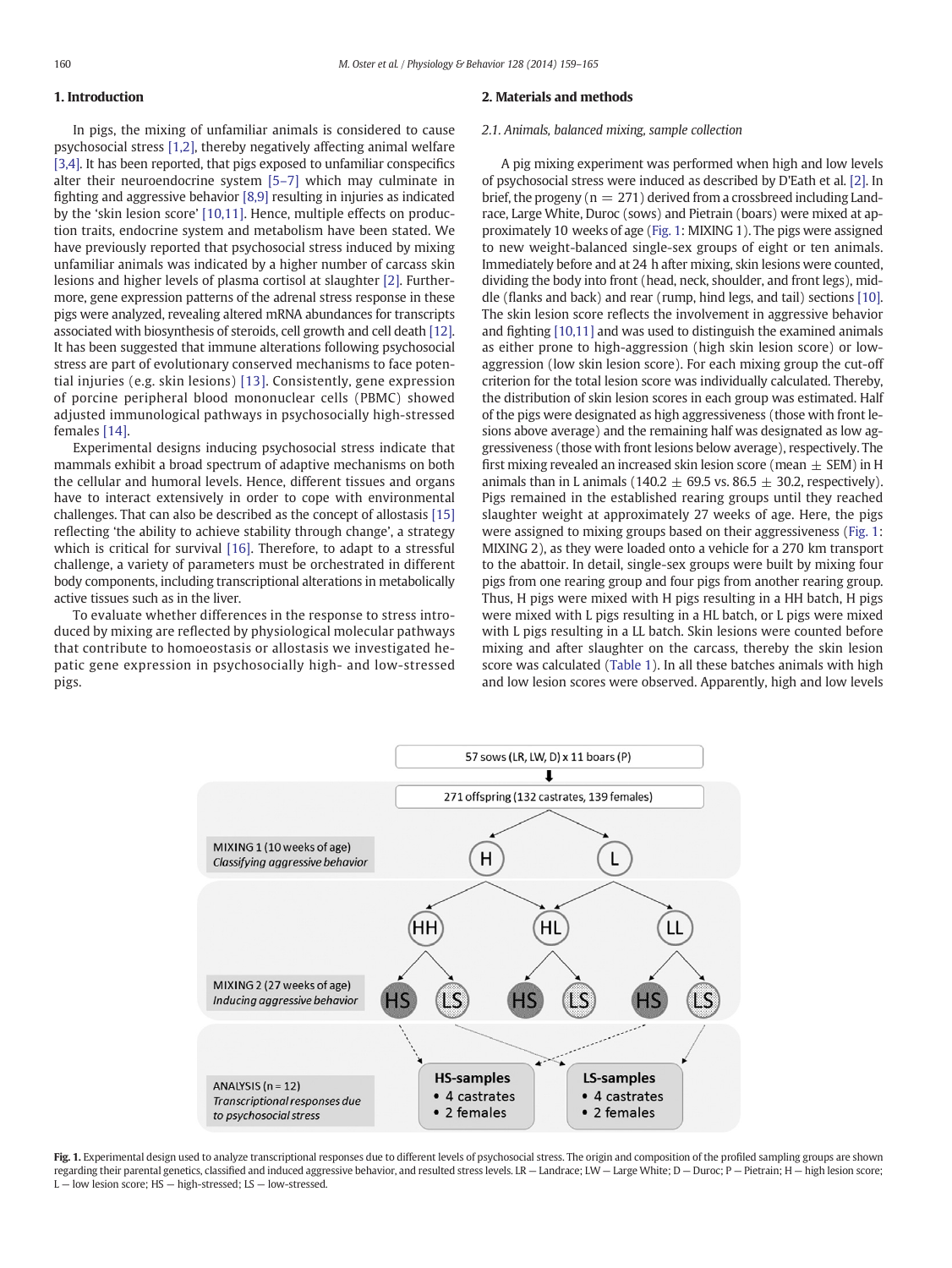<span id="page-2-0"></span>of psychosocial stress were induced independently from the initial mixing group. Accordingly, groups of animals with divergent response were built over all batches and termed HS and LS (for high stress/score and low stress/score), respectively. In detail, the second mixing revealed a skin lesion score (mean  $\pm$  SEM) on HS and LS animals originated from the HH mixing of 181.0  $\pm$  55.6 and 46.3  $\pm$  18.4 respectively, and a skin lesion score on HS and LS animals originating from LL mixing of 119.7  $\pm$  47.9 and 32.7  $\pm$  6.6, respectively. Liver samples were taken and stored at −80 °C until analyses. Based on parameters of different stress levels (skin lesion score, creatine kinase, and cortisol as stated in Table 1) those animals were selected for gene expression profiling which represented extremes within mixing groups [\(Fig. 1:](#page-1-0) ANALYSIS). Each sampling group was represented by 4 castrates and 2 females.

#### 2.2. Physiological parameters

The measurements of cortisol levels and creatine kinase activity were previously described [\[2\].](#page-6-0) In brief, cortisol levels were measured with the automated analyzer Centaur (Siemens Healthcare Diagnostics S.A.S., Saint Denis, France). The creatine kinase activity was measured with a clinical biochemistry automat (COBAS-MIRA Plus, Roche Diagnostics). Plasma urea nitrogen was analyzed with a commercial assay using Fuji DriChem 4000i purchased from scil animal care company GmbH, Viernheim, Germany.

# 2.3. RNA isolation, target preparation and hybridization

Total tissue RNA was isolated from individual liver samples  $(n = 12;$  balanced for mixing group) using Tri-Reagent (Sigma-Aldrich, Taufkirchen, Germany) per manufacturer's directions. Quantification and purification were performed as previously described [\[14\]](#page-6-0). All RNA samples were stored at −80 °C until downstream analyses were performed. For the microarray experiments, individual biotin-labeled cRNA samples were hybridized on Affymetrix GeneChip porcine Genome Arrays (Affymetrix, Santa Clara, CA, USA).

#### 2.4. Data analyses

The microarray data were analyzed as previously described [\[14\].](#page-6-0) In brief, the arrays passed the appropriate quality control criteria as proposed by Kauffmann et al. [\[17\].](#page-6-0) The data was GC-RMA normalized  $($ Log2 $)$  and filtered by MAS5 (present rate  $>$  50% per experimental group), standard deviation (SD  $> 0.2$ ) and mean (m  $> 2.5$ ). Relative changes of mRNA abundances were estimated via variance analyses (SAS Institute, Cary, NC, USA), including effects represented by the stress level, sex, slaughter batch, mixing group, and stress level  $*$  sex (V<sub>iikl</sub> =  $\mu$  + stress

#### Table 1

Phenotype data of the analyzed animals.

| Parameter                              | HS pigs <sup>a</sup>  | LS pigs <sup>a</sup> | p-Value <sup>b</sup> |
|----------------------------------------|-----------------------|----------------------|----------------------|
| Skin lesions <sup><math>c</math></sup> |                       |                      |                      |
| Front                                  | $72.7 + 15.7$         | $15.5 + 4.7$         | < 0.01               |
| Mid                                    | $59.3 + 17.9$         | $18.3 + 7.5$         | < 0.10               |
| Rear                                   | $18.3 + 11.9$         | $5.7 + 1.0$          | > 0.10               |
| Total                                  | $150.3 + 37.8$        | $39.5 + 9.3$         | < 0.05               |
| Creatine kinase (U/l)                  | $10,635.0 \pm 1703.9$ | $2126.5 + 212.6$     | <0.001               |
| Cortisol (ng/ml)                       | $72.3 + 4.3$          | $57.9 + 5.1$         | < 0.10               |
| Glucose (mmol/l)                       | $11.0 + 1.0$          | $12.9 + 1.9$         | > 0.10               |
| Lactate (mmol/l)                       | $8.7 + 2.2$           | $7.6 + 1.0$          | > 0.10               |
| Blood urea nitrogen (mmol/l)           | $4.6 + 0.7$           | $4.4 + 0.7$          | > 0.10               |

HS — high stressed; LS — low stressed.

Mean  $\pm$  SEM; n = 6; balanced for mixing groups.

<sup>b</sup> p-Value (2 tailed) of a two sample t-test reflecting differences between animals with high stress level and low stress level.

Skin lesions in body sections: front (head, neck, shoulders, and front legs), middle (flanks and back), and rear (rump, hind legs, and tail).

 $level<sub>i</sub> + sex<sub>j</sub> + slaughter batch<sub>k</sub> + mixing group<sub>l</sub> + (stress)$ level ∗ sex)<sub>ij</sub> + error<sub>ijkl</sub>). Due to multiple testing, p-values were converted to a set of q-values [\[18\].](#page-6-0) The level of significance was set at  $p \le 0.05$ . The raw data has been deposited in a MIAME compliant database, National Center for Biotechnology Information Gene Expression Omnibus ([www.ncbi.nlm.nih.gov/geo\)](http://www.ncbi.nlm.nih.gov/geo)) (accession number: [GSE49290](ncbi-geo:GSE49290))).

# 2.5. Pathway analyses

The probe-sets were annotated by EnsEMBL Susscrofa 9 [\[19\]](#page-6-0). Gene lists obtained from the microarray analyses were evaluated with 'Ingenuity Pathway Analysis' (IPA release winter 2012, Ingenuity Systems, Redwood City, CA, USA). The level of significance was set at  $p \le 0.05$ . The significant top five pathways were considered in the discussion.

#### 2.6. Quantitative real-time PCR

Total transcript levels of selected target (ALDH1B1, ALDH9A1, COMT, DHCR24, DHCR7, HMGCR, SQLE, GALP, and IL1R1) and reference genes (RPL10, RPS11) were quantified by real-time qPCR (Table 2) as previously described in detail [\[14\].](#page-6-0) In brief, 12 individual liver mRNA samples were analyzed in duplicate on a LightCycler 480 system using LightCycler 480 SYBR Green I Master (Roche, Mannheim, Germany). Data were factorial normalized, and the statistical analysis included effects of stress level, sex, slaughter batch, mixing group, and stress level ∗ sex (SAS Institute, Cary, NC). The level of significance was set at  $p \le 0.05$ .

#### 3. Results

We investigated hepatic gene expression in psychosocially high- and low-stressed pigs. The aim of the current study was to investigate whether emotional responses will be accompanied by distinct physiological molecular paths in liver tissue. The samples used in this study were selected from a larger animal experiment [\[2\]](#page-6-0). Six animals with high stressed (HS) levels and six animals with low stressed (LS) levels were used to create two microarray experimental groups to analyze their transcriptional responses in porcine liver tissue. The animals

#### Table 2

Primer used to verify microarray experiments by qPCR.

| Gene symbol        | Sequence 5'-3' For     | Sequence 5'-3' Rev    | Size (bp) |
|--------------------|------------------------|-----------------------|-----------|
| ALDH1B1            | AACGGGATTAG            | <b>CTGTCCACTCCT</b>   | 185       |
|                    | <b>GGCACATTA</b>       | <b>TCCCTTGA</b>       |           |
| ALDH9A1            | TTGGAACTTGGA           | AGGGGACCCAT           | 233       |
|                    | <b>GGCAAATC</b>        | <b>CCTTGTATC</b>      |           |
| <b>COMT</b>        | CAACAGAGGTTG           | <b>CCCACAGGCATT</b>   | 164       |
|                    | <b>GGGTCCTA</b>        | <b>CTCATTCT</b>       |           |
| DHCR <sub>24</sub> | <b>TCCTTAATGATG</b>    | <b>TACAGAAGCAGC</b>   | 126       |
|                    | GGGAGCAC               | <b>AGCCACAC</b>       |           |
| DHCR7              | <b>GCATGACACTGA</b>    | <b>CCCACCTCCACTTT</b> | 136       |
|                    | <b>CTTCTTCTC</b>       | ATTC                  |           |
| <b>HMGCR</b>       | <b>CTGCACCATGCCA</b>   | <b>CTTTGCACGCTCCT</b> | 104       |
|                    | <b>TCCATAG</b>         | <b>TGAACC</b>         |           |
| SOLE               | <b>TGTGAATGTCCTT</b>   | GGCATAGACTGCA         | 196       |
|                    | <b>GCTCAGG</b>         | <b>ACAGCAA</b>        |           |
| <b>GALP</b>        | CGGACTGTGCCAG          | <b>GCAGGAGTATTTCC</b> | 127       |
|                    | <b>GTTTCAC</b>         | CGATTCC               |           |
| <b>IL1R1</b>       | <b>TATGACGCTGCTCT</b>  | GGGAGAACATGGG         | 106       |
|                    | <b>GATTGC</b>          | AAAAGGT               |           |
| RPL10 <sup>a</sup> | <b>CTGTGTTCGTCTTTT</b> | <b>TCATCCACTTTTGC</b> | 199       |
|                    | <b>CTTCC</b>           | <b>CTTCT</b>          |           |
| RPS11 <sup>a</sup> | GAAACTGGCAAGGA         | <b>TTCGGATGTAGTGG</b> | 214       |
|                    | GAAG                   | <b>AGGTAG</b>         |           |

ALDH1B1 — aldehyde dehydrogenase 1 family, member B1; ALDH9A1 — aldehyde dehydrogenase 9 family, member A1; COMT — catechol O-methyltransferase; DHCR24 — 24-dehydrocholesterol reductase; DHCR7 — 7-dehydrocholesterol reductase; HMGCR — HMG-CoA-reductase; SQLE — squalene epoxidase; GALP — galaninlike peptide; IL1R1 — interleukin 1 receptor, type I; RPL10 — ribosomal protein L10; RPS11 — ribosomal protein S11.

<sup>a</sup> Reference genes.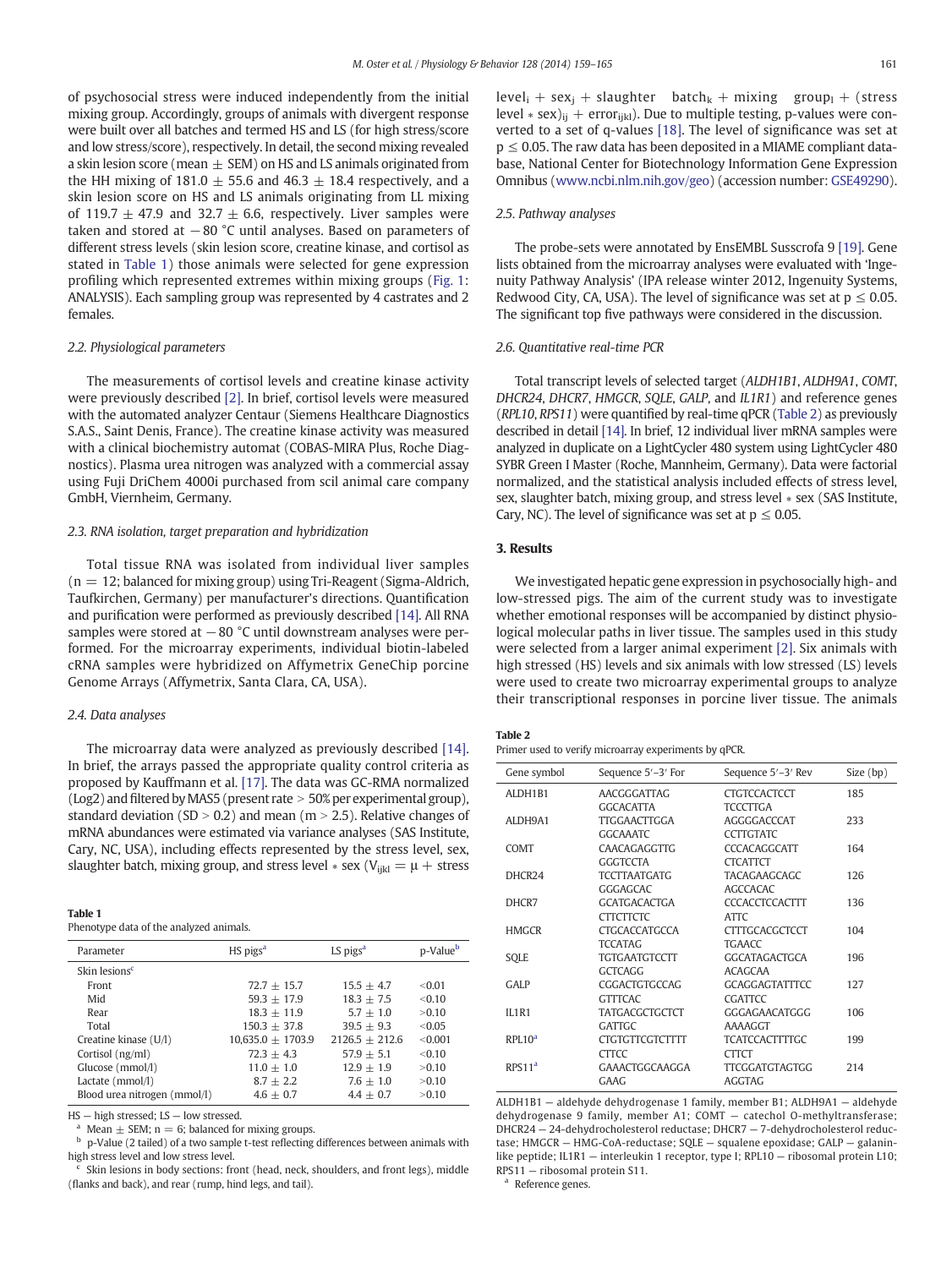<span id="page-3-0"></span>

| Table 3                                                                                             |
|-----------------------------------------------------------------------------------------------------|
| Top 5 Ingenuity pathways of transcripts with higher and lower expression between HS and LS samples. |

| Canonical<br>pathway | mRNA<br>abundance |         | p-Value Number<br>of involved<br>genes | Metadata<br>of involved<br>genes |                |                       |                 |                       |                   |                       |                       |                       |                       |                        |          |        |                  |        |        |        |
|----------------------|-------------------|---------|----------------------------------------|----------------------------------|----------------|-----------------------|-----------------|-----------------------|-------------------|-----------------------|-----------------------|-----------------------|-----------------------|------------------------|----------|--------|------------------|--------|--------|--------|
| tRNA charging        | HS > LS           | < 0.001 | 10                                     | Gene symbol<br>p-Value           | CARS<br>< 0.05 | <b>DARS</b><br>< 0.05 | EARS2<br>< 0.05 | <b>EPRS</b><br>< 0.05 | FARSA<br>< 0.001  | <b>NARS</b><br>< 0.05 | <b>SARS</b><br>< 0.01 | <b>TARS</b><br>< 0.05 | <b>VARS</b><br>< 0.01 | <b>WARS</b><br>< 0.001 |          |        |                  |        |        |        |
|                      |                   |         |                                        | FC                               | 1.56           | 1.22                  | 1.34            | 1.42                  | 1.73              | 1.30                  | 1.29                  | 1.22                  | 1.53                  | 1.61                   |          |        |                  |        |        |        |
| Urea cycle           | HS > LS           | < 0.05  | 3                                      | Gene symbol                      | ARG1           | ARG2                  | CPS1            |                       |                   |                       |                       |                       |                       |                        |          |        |                  |        |        |        |
|                      |                   |         |                                        | p-Value                          | < 0.01         | < 0.05                | < 0.01          |                       |                   |                       |                       |                       |                       |                        |          |        |                  |        |        |        |
|                      |                   |         |                                        | FC                               | 1.52           | 1.82                  | 1.61            |                       |                   |                       |                       |                       |                       |                        |          |        |                  |        |        |        |
| Acute phase          | HS > LS           | < 0.05  | 14                                     | Gene symbol                      | APCS           | <b>CRP</b>            | FGG             | <b>HRAS</b>           | IL1R1             | LBP                   | NOLC1                 | <b>OSMR</b>           | PTPN11                | RBP5                   | SERPINA3 | SHC1   | SOD <sub>2</sub> | STAT3  |        |        |
| response             |                   |         |                                        | p-Value                          | < 0.01         | < 0.01                | < 0.05          | < 0.001               | < 0.01            | < 0.001               | < 0.05                | < 0.01                | < 0.05                | < 0.05                 | < 0.05   | < 0.05 | < 0.05           | < 0.05 |        |        |
| signaling            |                   |         |                                        | FC                               | 1.39           | 3.87                  | 2.16            | 1.17                  | 1.92              | 3.00                  | 1.51                  | 2.57                  | 1.24                  | 1.30                   | 1.77     | 1.18   | 1.51             | 1.72   |        |        |
| Estrogen             | HS > LS           | < 0.05  | 11                                     | Gene symbol                      | DDX5           | GTF2H3                | H3F3A/H3F3B     | <b>HRAS</b>           | MED <sub>30</sub> | POLR2H                | POLR2I                | SHC <sub>1</sub>      | TAF12                 | TAF13                  | TAF5L    |        |                  |        |        |        |
| receptor             |                   |         |                                        | p-Value                          | < 0.05         | < 0.05                | < 0.05          | < 0.001               | < 0.05            | < 0.01                | < 0.05                | < 0.05                | < 0.01                | < 0.05                 | < 0.05   |        |                  |        |        |        |
|                      |                   |         |                                        | FC                               | 1.30           | 1.76                  | 1.33            | 1.17                  | 1.31              | 1.31                  | 1.18                  | 1.18                  | 1.32                  | 1.33                   | 1.26     |        |                  |        |        |        |
| Glucocorticoid       | HS > LS           | < 0.10  | 16                                     | Gene symbol                      | CD163          | <b>CREBZF</b>         | FGG             | GTF2H3                | <b>HRAS</b>       | HSP90B1               | HSPA5                 | POLR2H                | POLR2I                | PRKAB2                 | SGK1     | SHC1   | STAT3            | TAF12  | TAF13  | TAF5L  |
| receptor             |                   |         |                                        | p-Value                          | < 0.05         | < 0.05                | < 0.05          | < 0.05                | < 0.001           | < 0.05                | < 0.01                | < 0.01                | < 0.05                | < 0.01                 | < 0.05   | < 0.05 | < 0.05           | < 0.01 | < 0.05 | < 0.05 |
| signaling            |                   |         |                                        | FC                               | 1.56           | 1.50                  | 2.16            | 1.76                  | 1.17              | 1.33                  | 1.42                  | 1.31                  | 1.18                  | 1.84                   | 1.35     | 1.18   | 1.72             | 1.32   | 1.33   | 1.26   |
| Epoxysqualene        | HS < LS           | >0.10   | 2                                      | Gene symbol                      | FDFT1          | SQLE                  |                 |                       |                   |                       |                       |                       |                       |                        |          |        |                  |        |        |        |
| biosynthesis         |                   |         |                                        | p-Value                          | < 0.05         | < 0.05                |                 |                       |                   |                       |                       |                       |                       |                        |          |        |                  |        |        |        |
|                      |                   |         |                                        | FC                               | $-2.20$        | $-2.01$               |                 |                       |                   |                       |                       |                       |                       |                        |          |        |                  |        |        |        |
| Noradrenaline        | HS < LS           | >0.10   | 5                                      | Gene symbol                      | ADH4           | ALDH1B1               | ALDH9A1         | COMT                  | IL4I1             |                       |                       |                       |                       |                        |          |        |                  |        |        |        |
| and adrenaline       |                   |         |                                        | p-Value                          | < 0.01         | < 0.001               | < 0.05          | < 0.05                | < 0.05            |                       |                       |                       |                       |                        |          |        |                  |        |        |        |
| degradation          |                   |         |                                        | FC                               | $-2.70$        | $-3.01$               | $-1.25$         | $-2.03$               | $-1.33$           |                       |                       |                       |                       |                        |          |        |                  |        |        |        |
| Methylglyoxal        | HS < LS           | >0.10   | 2                                      | Gene symbol                      | GLO1           | <b>HAGH</b>           |                 |                       |                   |                       |                       |                       |                       |                        |          |        |                  |        |        |        |
| degradation          |                   |         |                                        | p-Value                          | < 0.05         | < 0.05                |                 |                       |                   |                       |                       |                       |                       |                        |          |        |                  |        |        |        |
|                      |                   |         |                                        | FC                               | $-1.18$        | $-1.30$               |                 |                       |                   |                       |                       |                       |                       |                        |          |        |                  |        |        |        |
| Dopamine             | HS < LS           | >0.10   | $\overline{4}$                         | Gene symbol                      | ALDH1B1        | ALDH9A1               | COMT            | IL4I1                 |                   |                       |                       |                       |                       |                        |          |        |                  |        |        |        |
| degradation          |                   |         |                                        | p-Value                          | < 0.001        | < 0.05                | < 0.05          | < 0.05                |                   |                       |                       |                       |                       |                        |          |        |                  |        |        |        |
|                      |                   |         |                                        | FC                               | $-3.01$        | $-1.25$               | $-2.03$         | $-1.33$               |                   |                       |                       |                       |                       |                        |          |        |                  |        |        |        |
| Cholesterol          | HS < LS           | >0.10   | 3                                      | Gene symbol                      | DHCR24         | FDFT1                 | SQLE            |                       |                   |                       |                       |                       |                       |                        |          |        |                  |        |        |        |
| biosynthesis         |                   |         |                                        | p-Value                          | < 0.01         | < 0.05                | < 0.05          |                       |                   |                       |                       |                       |                       |                        |          |        |                  |        |        |        |
|                      |                   |         |                                        | FC                               | $-1.40$        | $-2.20$               | $-2.01$         |                       |                   |                       |                       |                       |                       |                        |          |        |                  |        |        |        |

HS — high stressed; LS — low stressed; p-value: significance of association between dataset and IPA-pathways; Benjamini–Hochberg multiple testing correction.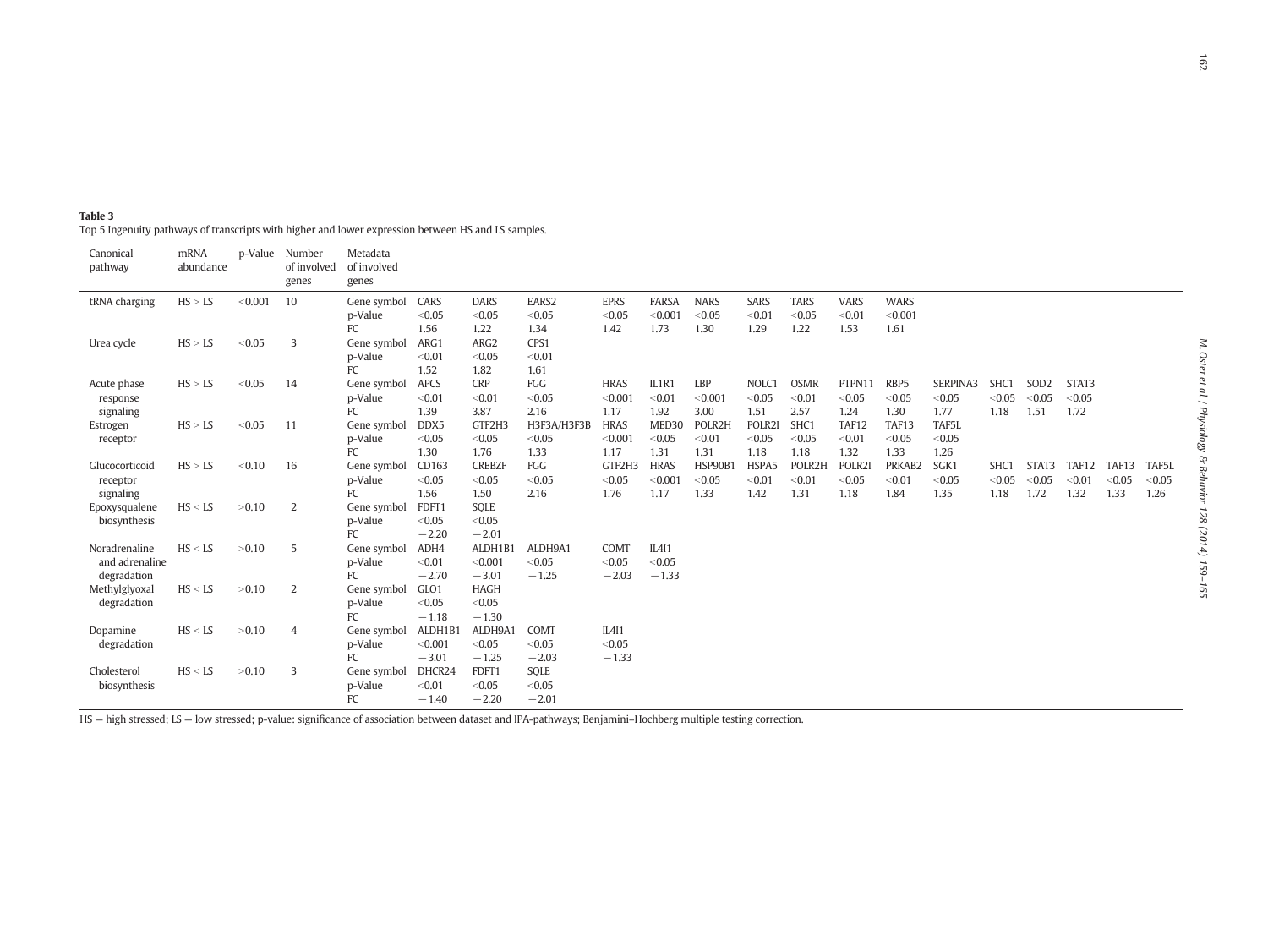differed significantly regarding physical and physiological parameters [\(Table 1\)](#page-2-0). The pigs were characterized by lesion scores as well as by the physiological stress parameters creatine kinase activity and plasma cortisol level, which are known to reflect both damage of muscle fibers due to strenuous physical activity and adrenal responses due to psychosocial stress, respectively. Plasma glucose, plasma lactate, and blood urea nitrogen were found in physiological concentrations and were unaffected by stress level. The initial microarray analyses identified 12,887 expressed probe-sets (~53% present calls). Further analyses filtered 7914 probe-sets, representing 5906 genes [\[19\].](#page-6-0)

# 3.1. Transcriptional responses due to different psychosocially induced stress levels

The comparison of liver tissue transcripts derived from HS and LS samples revealed 1274 different probe-sets ( $p \leq 0.05$ ; corresponding  $q \leq 0.19$ ) (Table S1). Of these, 694 probe-sets showed increased transcript abundances in HS animals ( $HS > LS$ ). Analysis of these differences suggested molecular routes related to tRNA charging, urea cycle, acute phase response, estrogen receptor signaling, and glucocorticoid receptor signaling ([Table 3\)](#page-3-0). Additionally, two transcripts associated to galactose degradation showed increased abundances in HS animals: GALE (UDP-galactose-4-epimerase;  $p \le 0.05$ ; Fold change = 1.75) and GALK1 (galactokinase 1;  $p \le 0.05$ ; Fold change = 2.39). Furthermore, 580 probe-sets showed lowered mRNA abundances in HS animals  $(HS < LS)$ , related to epoxysqualene biosynthesis, noradrenaline and adrenalin degradation, methylglyoxal degradation, dopamine degradation, and cholesterol biosynthesis [\(Table 3\)](#page-3-0).

#### 3.2. Alterations in mRNA abundances of selected transcripts

Both microarray and qRT-PCR data were correlated in order to validate the differences in mRNA abundance between the experimental groups. According to Ingenuity Pathway Analysis no particular pathway was significantly altered ( $p < 0.05$ ) when transcripts with decreased expression in HS compared to LS samples were investigated ([Table 3:](#page-3-0) mRNA abundance:  $HS < LS$ ). In order to verify this issue, selected transcripts represented mainly such gene products, which were involved in those pathways. In total, nine transcripts encoding genes associated with catecholamine degradation (ALDH1B1, ALDH9A1, COMT), cholesterol biosynthesis (DHCR24, DHCR7, HMGCR, SQLE), central nervous system (GALP), and acute phase response (IL1R1) were analyzed (Table 4). The qRT-PCR data reflected the statistical validity of the microarray analyses. The transcripts HMGCR and GALP appeared to be false negatives in the microarray dataset and showed significantly lowered mRNA abundances in HS animals when analyzed by qRT-PCR. The mRNA abundance of the transcript encoding DHCR7 remained unaltered in both MA and qRT-PCR. The differences in mRNA abundances (i.e. Fold change) appeared reproducible in both microarray and qRT- PCR analyses. The correlation coefficients of the data obtained by the different approaches were highly significant and ranged between 0.85 and 0.99, except for *IL1R1* ( $\rho = 0.57$ ;  $p = <0.10$ ).

#### 4. Discussion

In order to gain detailed knowledge about transcriptional responses and mechanisms that might contribute to allostasis we conducted a microarray experiment in porcine liver tissue of animals involved in a mixing experiment [\[2\]](#page-6-0). On the transcriptional level we investigated the interrelation between psychosocially induced stress levels and supporting metabolic mechanisms in porcine liver tissue. The differences of cortisol level, CK activity and lesion scores indicate that the experimental groups used different strategies to cope with psychosocial stress induced by aggressive temperament, social dominance, and exogenous stressors associated with the mixing treatment. Hence, the transcriptional alterations found in liver tissue display the basic requirements in terms of allostasis, which enables the organism to respond to psychosocial stress via sophisticated mechanisms covering stressrelated, immune and metabolic alterations. In this context, although the liver is seen as subordinated tissue, it has a central metabolic position, thereby processing concomitantly efferent and afferent signals to afford its multiple functions. However, there might be limitations to extrapolate hepatic expression patterns to the organismal level.

### 4.1. Transcriptional alterations related to stress mediators

Fighting behavior and resulting aggression were shown to impact meat quality parameters [\[2,20\].](#page-6-0) In particular, considering all treated animals within our experiment, an increased meat pH at 24 h appeared when aggressive animals were mixed with unfamiliar mates [\[2\]](#page-6-0). Interestingly, due to pre-slaughter stress an increased meat pH is positively correlated with urinary adrenaline and noradrenaline levels at slaughter [\[21\].](#page-6-0) Because in our study HS animals showed decreased mRNA abundances of catecholamine degrading enzymes a delay of catecholamine degradation might have occurred which would lead to a prolonged catecholamine appearance. Catecholamines are known as important stress mediators to conduct signals to tissues and body compartments. In this context, the transcript encoding catechol-O-methyltransferase (COMT) is of particular interest. The mammalian gene COMT encodes a key enzyme which contributes to eliminate the catecholamine neurotransmitters, in particular dopamine. Interestingly, research on the homologous mouse gene COMT1 has shown its association with aggressiveness and stress response [\[22,23\].](#page-6-0) Furthermore, a study investigating the molecular equivalents of different aggressive phenotypes revealed lowered mRNA abundances of COMT in aggressive male mice [\[24\].](#page-6-0) Accordingly, in our study both microarray and qRT-PCR data revealed a decreased mRNA abundance of COMT in HS animals. This observation

| . |  |
|---|--|
|---|--|

Comparison of microarray and quantitative PCR (qPCR) results for selected transcripts to verify microarray data.

| Gene symbol  | Microarray |            |      | Real-time PCR <sup>a</sup> |            | Correlation <sup>b</sup> |             |         |
|--------------|------------|------------|------|----------------------------|------------|--------------------------|-------------|---------|
|              | p-Value    | Expression | FC   | p-Value                    | Expression | FC                       | Coefficient | p-Value |
| ALDH1B1      | < 0.001    | HS < LS    | 3.01 | < 0.001                    | HS < LS    | 2.40                     | 0.92        | < 0.001 |
| ALDH9A1      | < 0.05     | HS < LS    | 1.25 | < 0.01                     | HS < LS    | 1.47                     | 0.93        | < 0.001 |
| COMT         | < 0.05     | HS < LS    | 2.02 | < 0.001                    | HS < LS    | 2.09                     | 0.92        | < 0.001 |
| DHCR24       | < 0.01     | HS < LS    | 1.40 | < 0.01                     | HS < LS    | 1.48                     | 0.93        | < 0.001 |
| DHCR7        | >0.10      | HS < LS    | 1.15 | >0.10                      | HS < LS    | 1.16                     | 0.88        | < 0.001 |
| <b>HMGCR</b> | >0.10      | HS < LS    | 1.66 | < 0.05                     | HS < LS    | 1.67                     | 0.85        | < 0.001 |
| SQLE         | < 0.05     | HS < LS    | 2.01 | < 0.05                     | HS < LS    | 1.84                     | 0.90        | < 0.001 |
| GALP         | < 0.10     | HS < LS    | 4.26 | < 0.01                     | HS < LS    | 4.60                     | 0.99        | < 0.001 |
| IL1R1        | < 0.01     | HS > LS    | 1.92 | < 0.05                     | HS > LS    | 2.00                     | 0.57        | < 0.10  |

HS — high stressed; LS — low stressed; FC — Fold change.

Values were calculated by factorial normalization on RPL10 and RPS11 expression values.

**b** Correlation of normalized expression values was calculated by Spearman.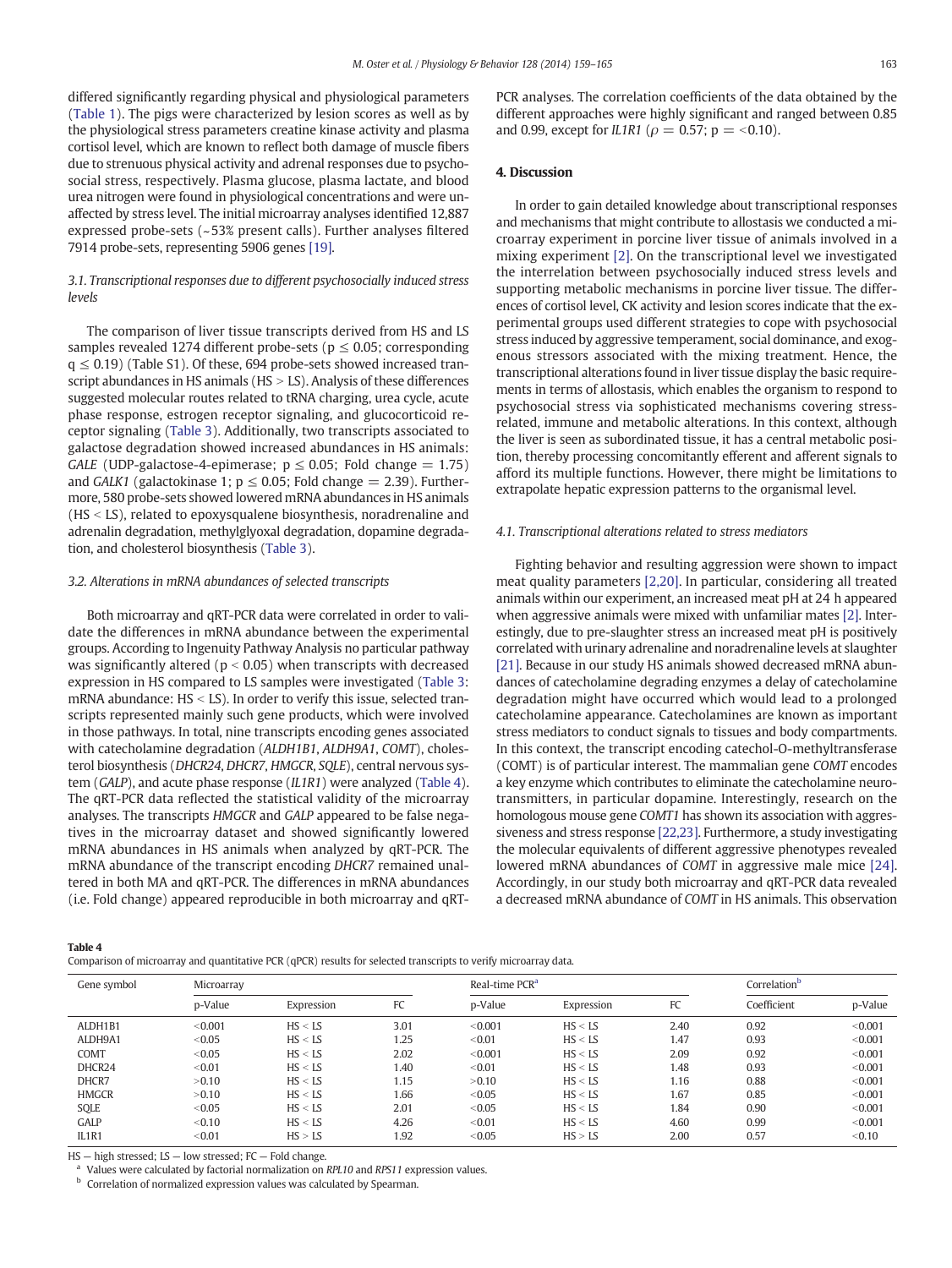supports data which link COMT to molecular mechanisms regulating aggressiveness leading to psychosocial stress [\[22,25\].](#page-6-0)

Furthermore, HS samples showed increased mRNA abundance of transcripts associated with estrogen receptor signaling and glucocorticoid receptor signaling. However, the analysis revealed unaltered mRNA abundances of the particular receptors, NR3A1 and NR3C1, respectively. Because cortisol levels were found to be numerically increased in HS animals, a transcriptional response of glucocorticoid receptor associated transcripts was expected. The large overlap regarding the assigned transcripts in estrogen receptor signaling and glucocorticoid receptor signaling indicates an adjusted crosslink between stressresponse and metabolism rather than an impact of a particular sexual hormone.

#### 4.2. Transcriptional alterations related to the immune system

As reviewed elsewhere, the adjustment of the immune system is a major concern to cope with environmental challenges [\[26\]](#page-6-0). Regarding this context, we recently reported that female HS animals alter the expression profiles in peripheral blood mononuclear cells (PBMC), possibly to retain a prepared immune system [\[14\].](#page-6-0) In face of psychosocial stress, our microarray experiment revealed that porcine liver tissue focused on immunological components. In particular, transcripts associated with the non-specific acute phase response showed increased mRNA abundances in HS animals. These alterations may contribute to establish immune barriers antagonizing potential microorganisms intruding via skin lesions. Under physiological conditions, the acute phase proteins remain elevated for a minimum of 24 h after an initial stimulus [\[27\]](#page-6-0). Consequently, the revealed hepatic expression pattern in our study fits to the sampling time point.

#### 4.3. Transcriptional alterations related to metabolism

The microarray experiment revealed increased mRNA abundances of key genes associated with galactose utilization, possibly to mobilize alternative energy metabolites. Furthermore, the increased mRNA abundances of transcripts associated with urea cycle may indicate a higher deamination of amino acids, possibly to gain energy-rich amino acid carbons. In such energy-mobilizing processes the increased cortisol levels [\[2\]](#page-6-0) may be involved, highlighting the potential of cortisol as catabolic hormone [\[28\]](#page-6-0). However, these transcriptional alterations did not appear to be transduced to the metabolite level; at least urea nitrogen in plasma was unaffected and both blood glucose and lactose maintained in physiological concentrations. In contrast, hyperglycemia was observed after mixing unfamiliar pigs [\[5\]](#page-6-0) and due to aggressive behavior in male rats [\[29\].](#page-6-0)

Additionally, the diminished mRNA abundances for cholesterol biosynthesis in HS samples indicate metabolic alterations at the expense of energy consuming endogenous steroid biosynthesis. Indeed, the transcriptional clues for a lowered cholesterol biosynthesis are in line with the known phenomenon that psychosocial stress leads to a suppression of unessential anabolism, including growth, digestion, and reproduction [\[30\]](#page-6-0). Thus, these mRNA profiles indicate a catabolic state, probably driven by superior mechanisms cumulating in increased energy demand and metabolic costs of psychosocially high-stressed animals.

The HS animals showed clues for an increased translational activity as indicated by the pathway tRNA charging. Interestingly, due to the cellular nutritional status the tRNAs themselves differ in their nucleocytoplasmic distribution while their transcription rate is independent from metabolic state [\[31\].](#page-6-0) In contrast, transcripts encoding tRNA-synthases, which gene products act as one catalytic principle of the translation machinery, showed increased mRNA abundances in HS animals, specifically for cysteine, glutamine, glutamic acid, valine, phenylalanine, asparagine, aspartic acid, tryptophane, threonine, serine, and proline. Such tRNA-synthases evolved early in evolution and are highly conserved. These enzymes both interpret the RNA code and catalyze the attachment of specific amino acids to the tRNAs containing the cognate trinucleotide anticodons. Of cause, in a microarray approach the metabolic relevance appears to be difficult to characterize. However, the character of tRNA charging contributes to anabolic processes in protein metabolisms (e.g. immunoglobulins, enzymes).

Encoding a neuropeptide, galanin-like peptide (GALP) is mainly expressed in neurons of the arcuate nucleus of the hypothalamus (ARC) [\[32\]](#page-6-0). To date, there is only poor knowledge about GALP expression in peripheral tissues and its biological function. However, it has been suggested that GALP is an important mediator at the crossroad between nutritional status, reproduction and energy balance [\[32\]](#page-6-0). Interestingly, in adrenal gland the transcript encoding GALP showed an increased mRNA abundance in HS animals [\[12\],](#page-6-0) while in liver tissue a diminished transcript yield was observed. Thus, the expression of GALP appears to be tissue-specific in psychosocially high-stressed animals.

#### 5. Conclusions

In order to maintain physiological functions, coping following psychosocial challenges involves a variety of body compartments, including tissues acting in metabolism (liver), endocrine system (adrenal gland [\[12\]\)](#page-6-0), immune system (lymphocytes/PBMC [\[14\]\)](#page-6-0), and neural system (hippocampus [\[33,34\]\)](#page-6-0). These alterations reflect that complex organisms are able to respond to varying environmental conditions in a multidimensional manner, although there are evidences that mixing of animals differing in temperament is likely affecting animal welfare in an undesired way [\[3,4\]](#page-6-0). The broad behavioral, phenotypic, and transcriptional alterations observed in our experiment [\[2,12,14\]](#page-6-0) could be summarized with reference to the concept of allostasis [\[15,16\]](#page-6-0). In this context, the brain is seen as a key organ which perceives psychosocial stress and produces both behavioral and physiological responses via e.g. hypothalamic–pituitary–adrenal (HPA) axis hormones, catecholamines, and cytokines [\[35\].](#page-6-0) Upon corresponding receptors, adaptive effects are produced in various tissues and organs. According to the mRNA pattern in our study, one may speculate that macronutrients (e.g. galactose, amino acids) are redistributed via liver tissue towards body components responsible for e.g. physical exercise and immune function. Further, expression levels of COMT seem to be associated with aggressiveness and stress level and may impact related molecular mechanisms. Notably, these findings reflect the need to distinguish between acute and chronic stressors and other factors like age, social status and genetics. These results complement the findings, that psychosocial stress activates an array of adrenocortical, immunological and neurobiological adaptations [\[30\]](#page-6-0). In order to cope with an exogenous stressor, a strong activation of allostatic responses is required, evidently as part of evolutionary inherited mechanisms to face potential injuries during fighting [\[13\]](#page-6-0). In this context, liver tissue appeared to be capable to ensure survival by adjusting essential and unessential metabolic paths, possibly orchestrated by superior mechanisms (e.g. in the brain and adrenal gland).

Supplementary data to this article can be found online at [http://dx.](http://dx.doi.org/10.1016/j.physbeh.2014.02.014) [doi.org/10.1016/j.physbeh.2014.02.014.](http://dx.doi.org/10.1016/j.physbeh.2014.02.014)

# Funding

This work was part-funded by the 6th Research Framework Programme of the European Union as part of the SABRE project (cuttingedge genomics for sustainable animal breeding) and the Federal Ministry of Education and Research (BMBF) as part of the PHENOMICS project (support code: 0315536F). FBN, PIC and INRA provided their own matched funding. SRUC matched funding was provided by the Rural and Environment Science and Analytical Services (RESAS) Division of the Scottish Government.